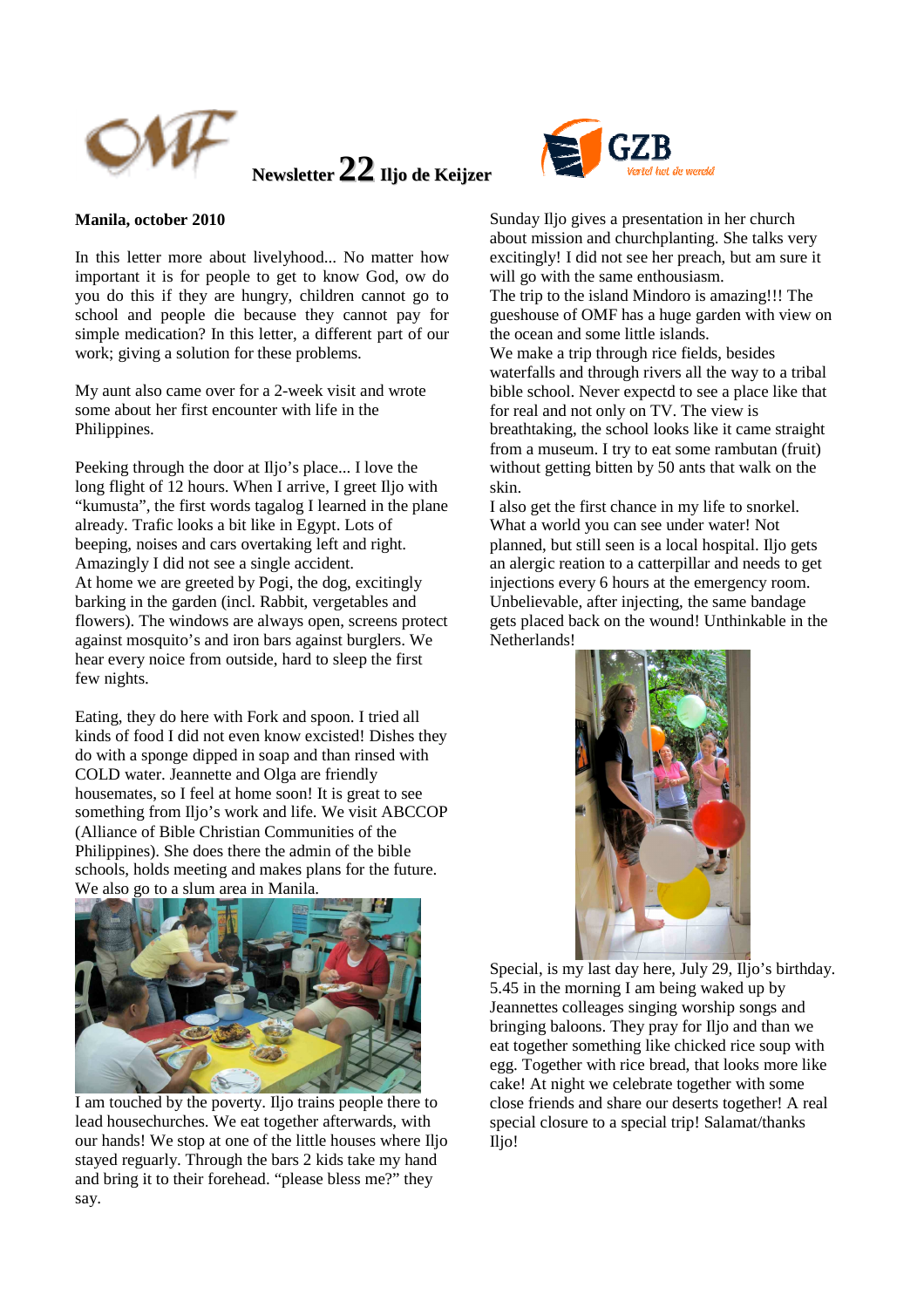



# Aunt Christa

#### **Health**

Last week I told someone about the incredible hectic schedule my collegue had with all the teaching and travelling. Her reaction was "is that not like yourr schedule always, what is wrong with that?" This way I got confronted again with the reality that even a missionary cannot work always... I am still learning to say "no" and not planning too much in one week. So far, so good. More than 4 months without fever, colds etc... A new record for me, even in the flu season! A good motivation to keep going, but vaule your prayers for me finding a healthy balans in life.

#### **Ondoy, 1 year!**

A few weeks ago was the 1-year rememberence of the victims of the typhoon "Ondoy". 37 victims are still not found! Hundreds still live in camps. We were able to help many with emergency food, rebuilding and new livelyhood with all the money that came in.

*Give man a fish and he eats a day. Give him a fishing rod and teach him how to fish and he wille at the rest of his life!* 

We went going according to this principle. People can buy their own food and slowly rebuild their house if they have a steady income. We can all see it is not convenient to farm pigs in a city. So finding a means of income within the context where people live. After some time they slowly have to pay back the money invested in them, so we can help others again... In this letter i will show you a few of them.

#### **Pedikabuhay**

Pedikab, a taxi bike, kabuhay; livelyhood, a way to give income to people.



20 man, from one of the slums where we work got a way to transport people for money, or start a small mobile shop selling warm snacks during the day.



#### **Bulacan; Mololos Bible Church**

A leader from the church received a loan to start a fish selling business. With him 4-5 families can get an income to sell that fish at the local market. Again, 6 more families to receive a means of income. Only 6, but 6 families that can send their children to school, feed them and in the case of "normal" descise can provide them with medicine and check-up.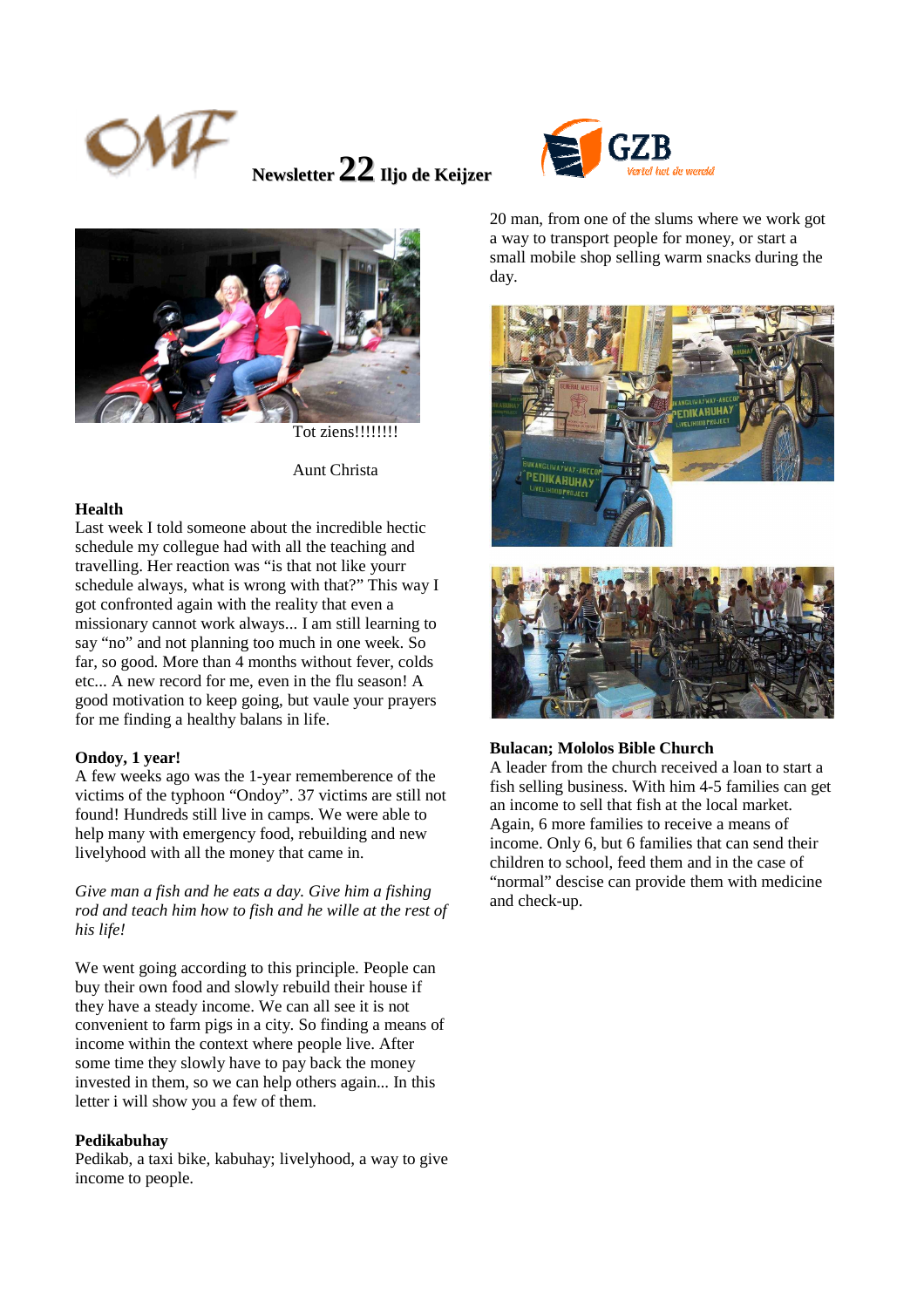





## **According to need... Palapat Bible church**

A local church, in the middle of one of the most effected area's after the typhoon is being able to help 10 families. One is starting a small supermarket, one is celling gas to cook on (no gas pipelines here), one started to raise chickens and an other is selling rice or vegetables. A lot of different small scale projects, but things people have knowledge about, or can handle it fysically.



## **Francia; one of the miljon's of Pilipino's**

She is my helper, twice a week she comes to do the laundry, stand in line endlessly to pay bills.... Her husband left her and she has 2 teenage sons. One who does not want to study and one who could not enroll, because of financial problems. He wants to study only criminology, and that is one of the very expensice studies. With working for us, she can earn just enough to feed them all and get their daily needs. But she wants more, she wants her son to study again next year and wants to make sure the kids have something to do to prevent them from hanging out with friends drinking and using drugs.

Usually we drink coffee together the day she is working and I hear the stories of her life. Slowly her desire to start a very small size supermarket in her house. Through some money from a heritage I could get her started. I will send a picture as soon as her store is being fixed. But at least she is selling stuff already and making a small extra income..